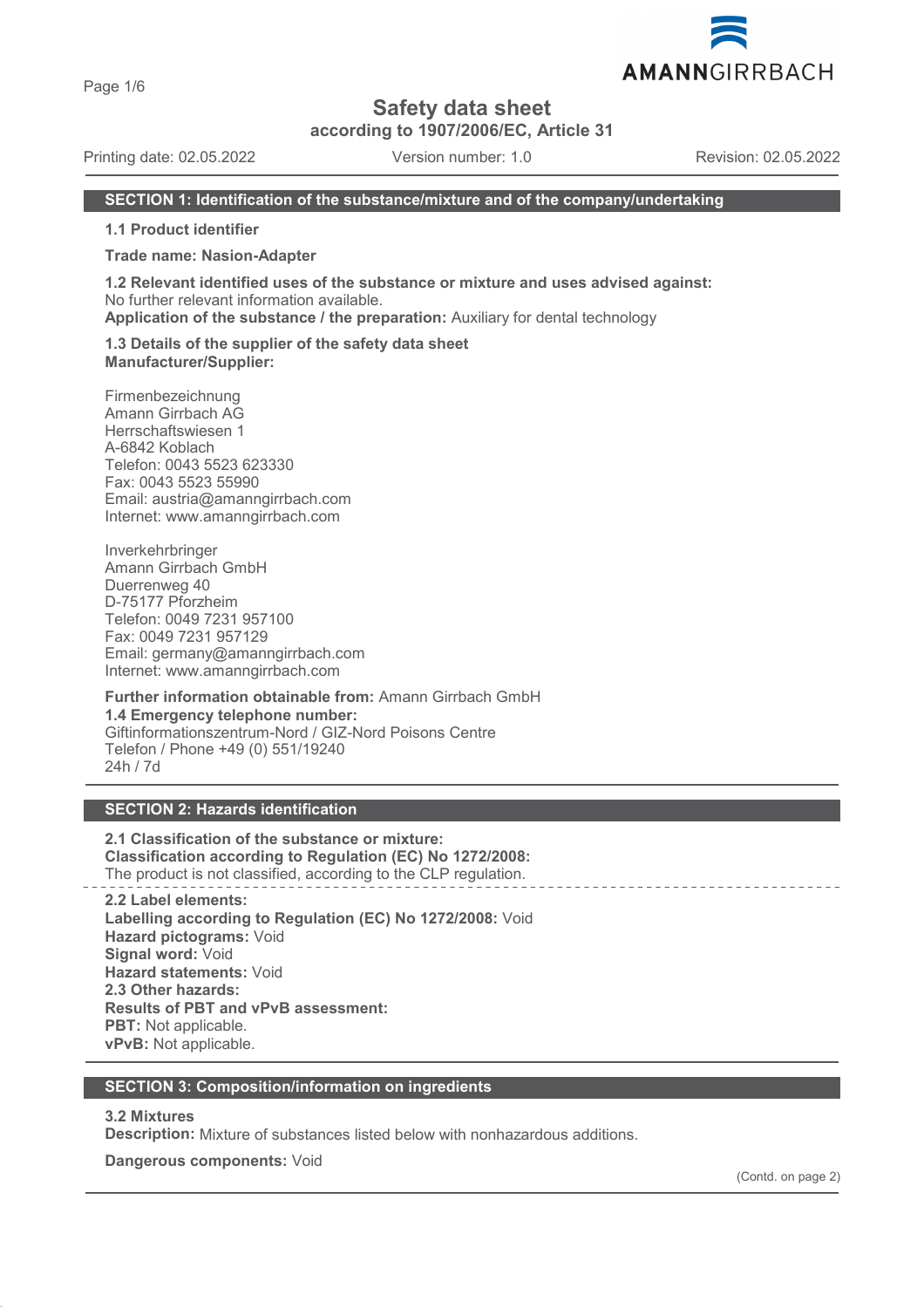

**Safety data sheet**

**according to 1907/2006/EC, Article 31**

Printing date: 02.05.2022 Version number: 1.0 Revision: 02.05.2022

(Contd. of page 1)

**Trade name: Nasion-Adapter**

**Additional information:** For the wording of the listed hazard phrases refer to section 16.

## **SECTION 4: First aid measures**

**4.1 Description of first aid measures:**

**After inhalation:** Supply fresh air.

**After skin contact:** Generally the product does not irritate the skin.

**After eye contact:** Rinse opened eye for several minutes under running water.

**After swallowing:** Call a doctor immediately.

**4.2 Most important symptoms and effects, both acute and delayed:**

No further relevant information available.

**4.3 Indication of any immediate medical attention and special treatment needed:**

No further relevant information available.

## **SECTION 5: Firefighting measures**

**5.1 Extinguishing media: Suitable extinguishing agents:** CO2, powder or water spray. Fight larger fires with water spray or alcohol resistant foam. **For safety reasons unsuitable extinguishing agents:** Water with full jet **5.2 Special hazards arising from the substance or mixture:** Formation of toxic gases is possible during heating or in case of fire. **5.3 Advice for firefighters: Protective equipment:** Mouth respiratory protective device. Do not inhale explosion gases or combustion gases. **Additional information:** Collect contaminated fire fighting water separately. It must not enter the sewage system.

**SECTION 6: Accidental release measures**

**6.1 Personal precautions, protective equipment and emergency procedures:** Not required.

- **6.2 Environmental precautions:** Do not allow product to reach sewage system or any water course.
- **6.3 Methods and material for containment and cleaning up:** Pick up mechanically.

**6.4 Reference to other sections:**

See Section 7 for information on safe handling.

See Section 8 for information on personal protection equipment.

See Section 13 for disposal information.

## **SECTION 7: Handling and storage**

**7.1 Precautions for safe handling:** No special precautions are necessary if used correctly. **Information about fire - and explosion protection:** No special measures required.

**7.2 Conditions for safe storage, including any incompatibilities: Storage: Requirements to be met by storerooms and receptacles:** Store only in the original receptacle. **Information about storage in one common storage facility:** Store away from foodstuffs. **Further information about storage conditions:** None.

**7.3 Specific end use(s):** No further relevant information available.

(Contd. on page 3)

Page 2/6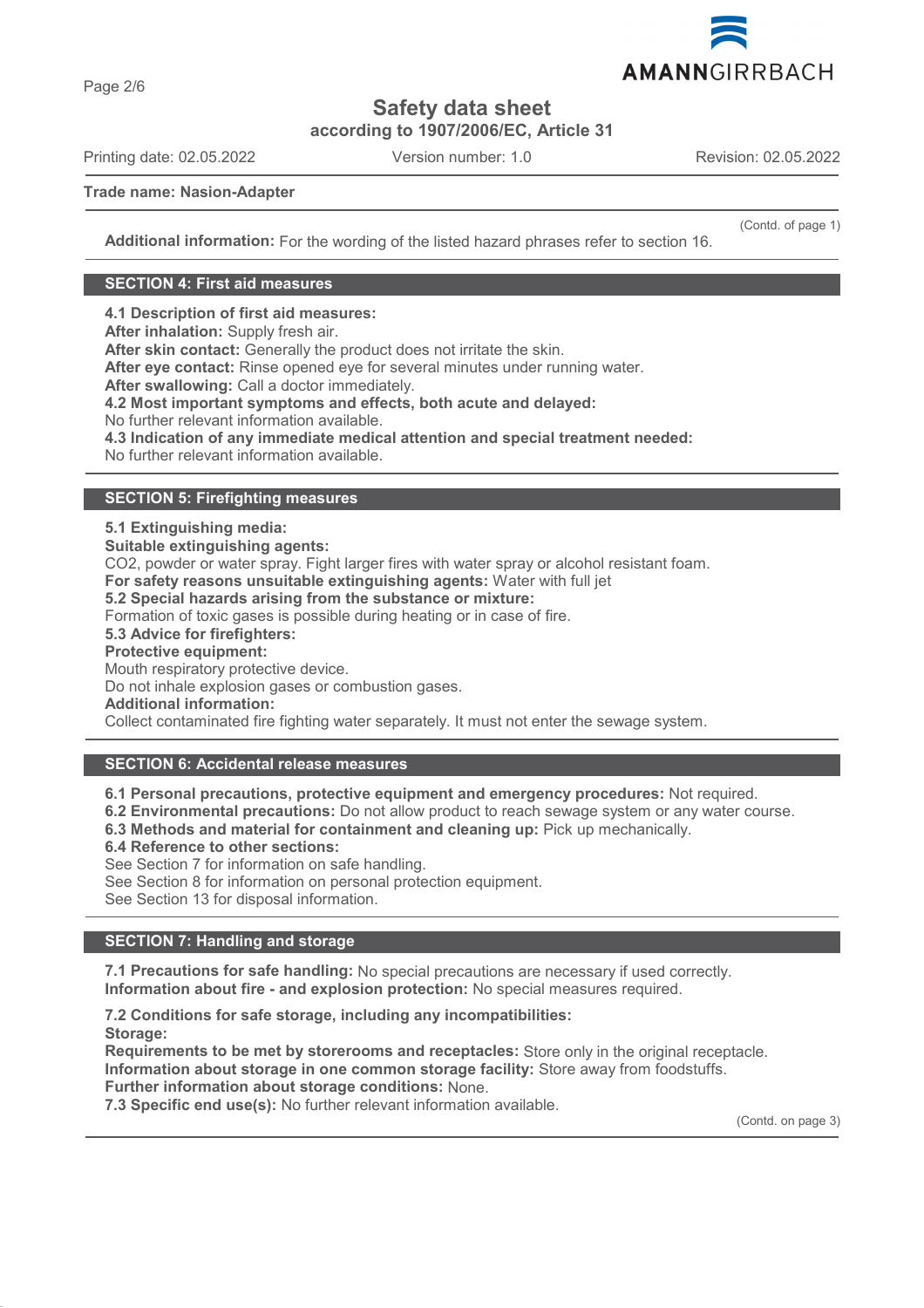

**Safety data sheet**

**according to 1907/2006/EC, Article 31**

Printing date: 02.05.2022 Version number: 1.0 Revision: 02.05.2022

AMANNGIRRBACH

**Trade name: Nasion-Adapter**

(Contd. of page 2)

### **SECTION 8: Exposure controls/personal protection**

## **8.1 Control parameters:**

**Ingredients with limit values that require monitoring at the workplace:**

The product does not contain any relevant quantities of materials with critical values that have to be monitored at the workplace.

**8.2 Exposure controls:**

**Appropriate engineering controls** No further data; see item 7.

**Individual protection measures, such as personal protective equipment**

**General protective and hygienic measures:** Wash hands before breaks and at the end of work.

**Respiratory protection:** Not required.

**Hand protection** Protective gloves

**Material of gloves:**

The selection of the suitable gloves does not only depend on the material, but also on further marks of quality and varies from manufacturer to manufacturer.

**Penetration time of glove material:**

The exact break through time has to be found out by the manufacturer of the protective gloves and has to be observed.

**For the permanent contact gloves made of the following materials are suitable:** Nitrile rubber, NBR **Eye/face protection** Not required.

## **SECTION 9: Physical and chemical properties**

| 9.1 Information on basic physical and chemical properties: |                                    |  |
|------------------------------------------------------------|------------------------------------|--|
| <b>General Information:</b>                                |                                    |  |
| <b>Physical state</b>                                      | Solid                              |  |
| Colour:                                                    | According to product specification |  |
| Odour:                                                     | Odourless                          |  |
| Odour threshold:                                           | Not determined.                    |  |
| <b>Melting point/freezing point:</b>                       | >120 °C                            |  |
| Boiling point or initial boiling point and boiling         |                                    |  |
| range                                                      | Undetermined.                      |  |
| <b>Flammability</b>                                        | Not applicable.                    |  |
| Lower and upper explosion limit                            |                                    |  |
| Lower:                                                     | Not determined.                    |  |
| Upper:                                                     | Not determined.                    |  |
| <b>Flash point:</b>                                        | > 250 °C                           |  |
| <b>Auto-ignition temperature:</b>                          | Product is not selfigniting.       |  |
| <b>Decomposition temperature:</b>                          | Not determined.                    |  |
| pH                                                         | Not applicable.                    |  |
| <b>Viscosity:</b>                                          |                                    |  |
| <b>Kinematic viscosity</b>                                 | Not applicable.                    |  |
| Dynamic:                                                   | Not applicable.                    |  |
| <b>Solubility</b>                                          |                                    |  |
| water:                                                     | Insoluble.                         |  |
| Partition coefficient n-octanol/water (log value)          | Not determined.                    |  |
| Vapour pressure:                                           | Not determined.                    |  |
| Density and/or relative density                            |                                    |  |
| Density at 20 °C:                                          | $0.9 - 1.5$ g/cm <sup>3</sup>      |  |
| <b>Relative density:</b>                                   | Not determined.                    |  |
| Vapour density:                                            | Not determined.                    |  |
| <b>Particle characteristics</b>                            | See item 3.                        |  |
|                                                            |                                    |  |

(Contd. on page 4)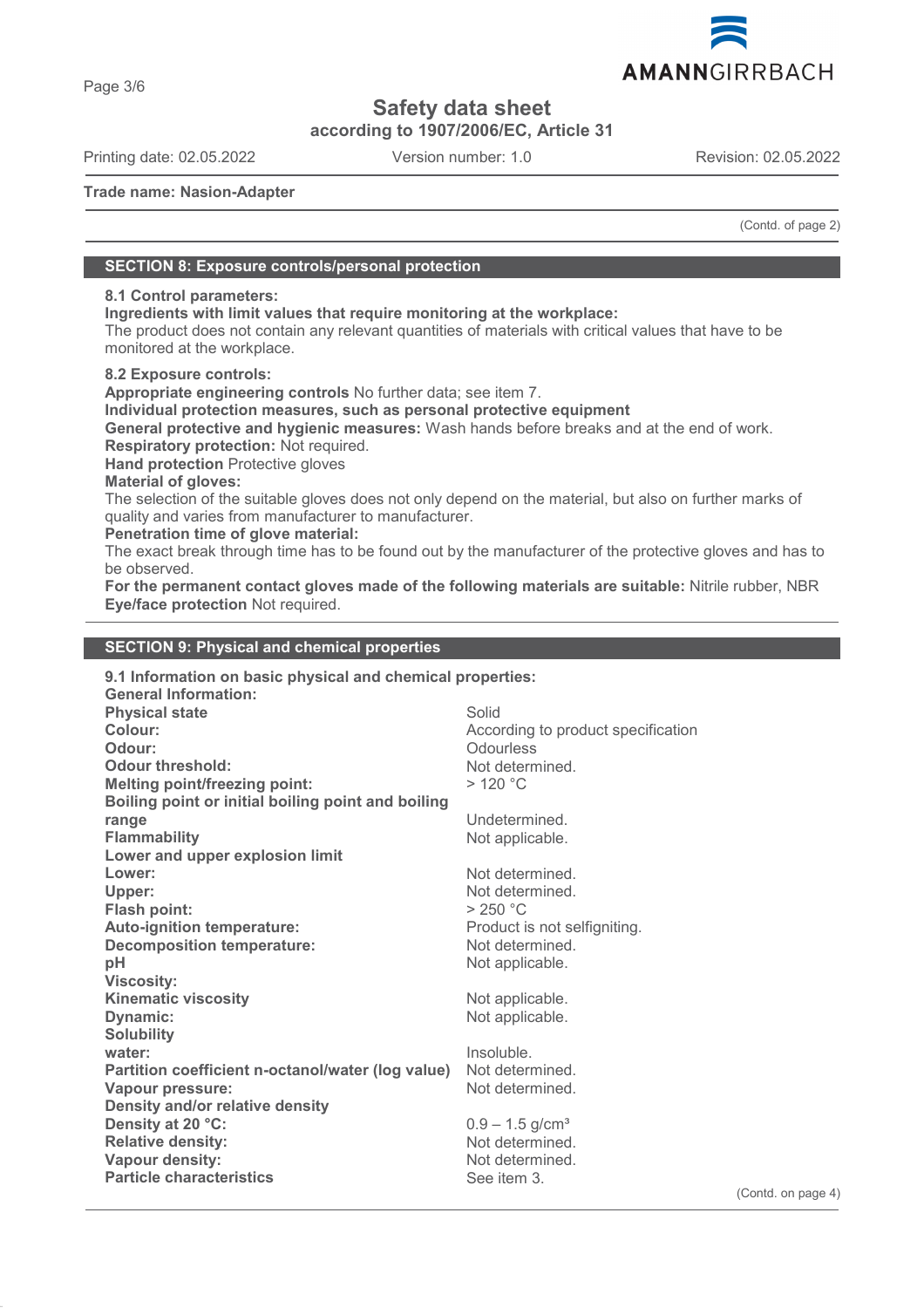Page 4/6

# **Safety data sheet**

**according to 1907/2006/EC, Article 31**

Printing date: 02.05.2022 Version number: 1.0 Revision: 02.05.2022 **Trade name: Nasion-Adapter** (Contd. of page 3) **9.2 Other information: Appearance:**

**Form:** Solid **Important information on protection of health and environment, and on safety. Explosive properties:** explosive product an explosion hazard. **Change in condition: Evaporation rate:** Not applicable. **Information with regard to physical hazard classes Explosives** Void **Flammable gases Aerosols** Void **Oxidising gases** Void **Gases under pressure** Void **Flammable liquids** Void **Flammable solids** Void **Self-reactive substances and mixtures** Void **Pyrophoric liquids** Void Pyrophoric solids **Void Self-heating substances and mixtures** Void **Substances and mixtures, which emit flammable gases in contact with water variable and variable values** Void Void Oxidising liquids **Oxidising liquids** Void **Oxidising solids Organic peroxides** Void **Corrosive to metals** Void<br> **Desensitised explosives** Void **Desensitised explosives** 

## **SECTION 10: Stability and reactivity**

**10.1 Reactivity:** No further relevant information available.

**10.2 Chemical stability:**

**Thermal decomposition / conditions to be avoided:**

No decomposition if used according to specifications.

**10.3 Possibility of hazardous reactions:** No dangerous reactions known.

**10.4 Conditions to avoid:** No further relevant information available.

**10.5 Incompatible materials:** No further relevant information available.

**10.6 Hazardous decomposition products:** No dangerous decomposition products known.

## **SECTION 11: Toxicological information**

## **11.1 Information on hazard classes as defined in Regulation (EC) No 1272/2008**

**Acute toxicity** Based on available data, the classification criteria are not met. **Skin corrosion/irritation** Based on available data, the classification criteria are not met. **Serious eye damage/irritation** Based on available data, the classification criteria are not met. **Respiratory or skin sensitisation** Based on available data, the classification criteria are not met. **Germ cell mutagenicity** Based on available data, the classification criteria are not met. **Carcinogenicity** Based on available data, the classification criteria are not met. **Reproductive toxicity** Based on available data, the classification criteria are not met. **STOT-single exposure** Based on available data, the classification criteria are not met. **STOT-repeated exposure** Based on available data, the classification criteria are not met. **Aspiration hazard** Based on available data, the classification criteria are not met.

(Contd. on page 5)

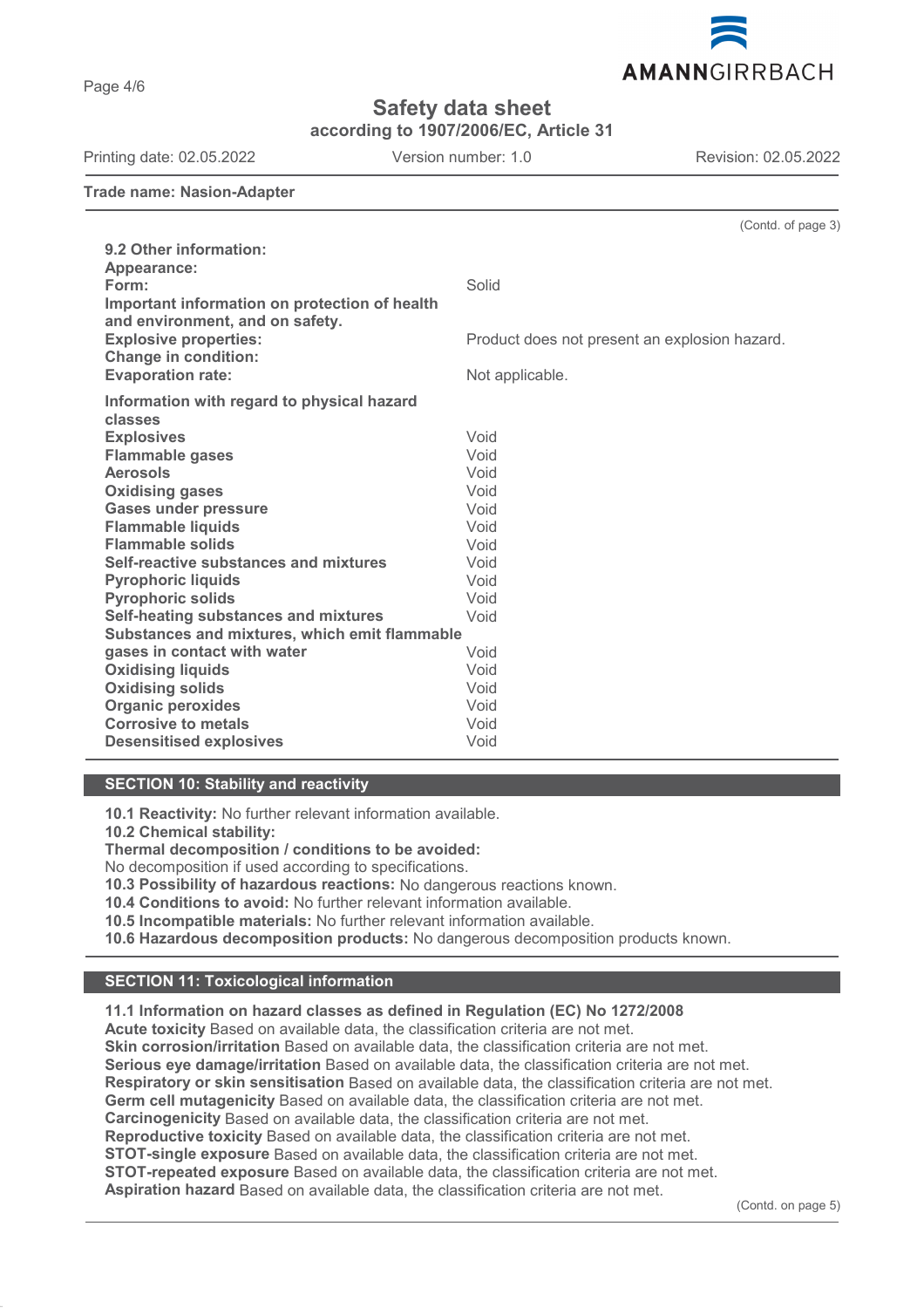Page 5/6

**Safety data sheet**

**according to 1907/2006/EC, Article 31**

Printing date: 02.05.2022 Version number: 1.0 Revision: 02.05.2022

**Trade name: Nasion-Adapter**

## **11.2 Information on other hazards**

## **Endocrine disrupting properties**

None of the ingredients is listed.

## **SECTION 12: Ecological information**

#### **12.1 Toxicity:**

**Aquatic toxicity:** No further relevant information available.

**12.2 Persistence and degradability:** No further relevant information available.

**12.3 Bioaccumulative potential:** No further relevant information available.

**12.4 Mobility in soil:** No further relevant information available.

## **12.5 Results of PBT and vPvB assessment:**

**PBT:** Not applicable.

**vPvB:** Not applicable.

#### **12.6 Endocrine disrupting properties**

The product does not contain substances with endocrine disrupting properties.

**12.7 Other adverse effects:** No further relevant information available.

#### **Additional ecological information:**

#### **General notes:**

Water hazard class 1 (German Regulation) (Self-assessment): slightly hazardous for water Do not allow undiluted product or large quantities of it to reach ground water, water course or sewage system.

### **SECTION 13: Disposal considerations**

### **13.1 Waste treatment methods:**

**European waste catalogue:**

**Uncleaned packaging:**

Dispose of contents/container in accordance with local/regional/national/international regulations.

## **Recommendation:** Disposal must be made according to official regulations.

### **SECTION 14: Transport information**

| 14.1 UN number or ID number                           |                 |                    |
|-------------------------------------------------------|-----------------|--------------------|
| ADR, ADN, IMDG, IATA<br>14.2 UN proper shipping name: | Void            |                    |
| ADR, ADN, IMDG, IATA                                  | Void            |                    |
| 14.3 Transport hazard class(es):                      |                 |                    |
| ADR, ADN, IMDG, IATA                                  |                 |                    |
| Class:                                                | Void            |                    |
| 14.4 Packing group:                                   |                 |                    |
| <b>ADR, IMDG, IATA</b>                                | Void            |                    |
| <b>14.5 Environmental hazards:</b>                    |                 |                    |
| Marine pollutant:                                     | No.             |                    |
| 14.6 Special precautions for user:                    | Not applicable. |                    |
| 14.7 Maritime transport in bulk according to IMO      |                 |                    |
| instruments                                           | Not applicable. |                    |
| <b>UN "Model Regulation":</b>                         | Void            |                    |
|                                                       |                 | (Contd. on page 6) |



(Contd. of page 4)